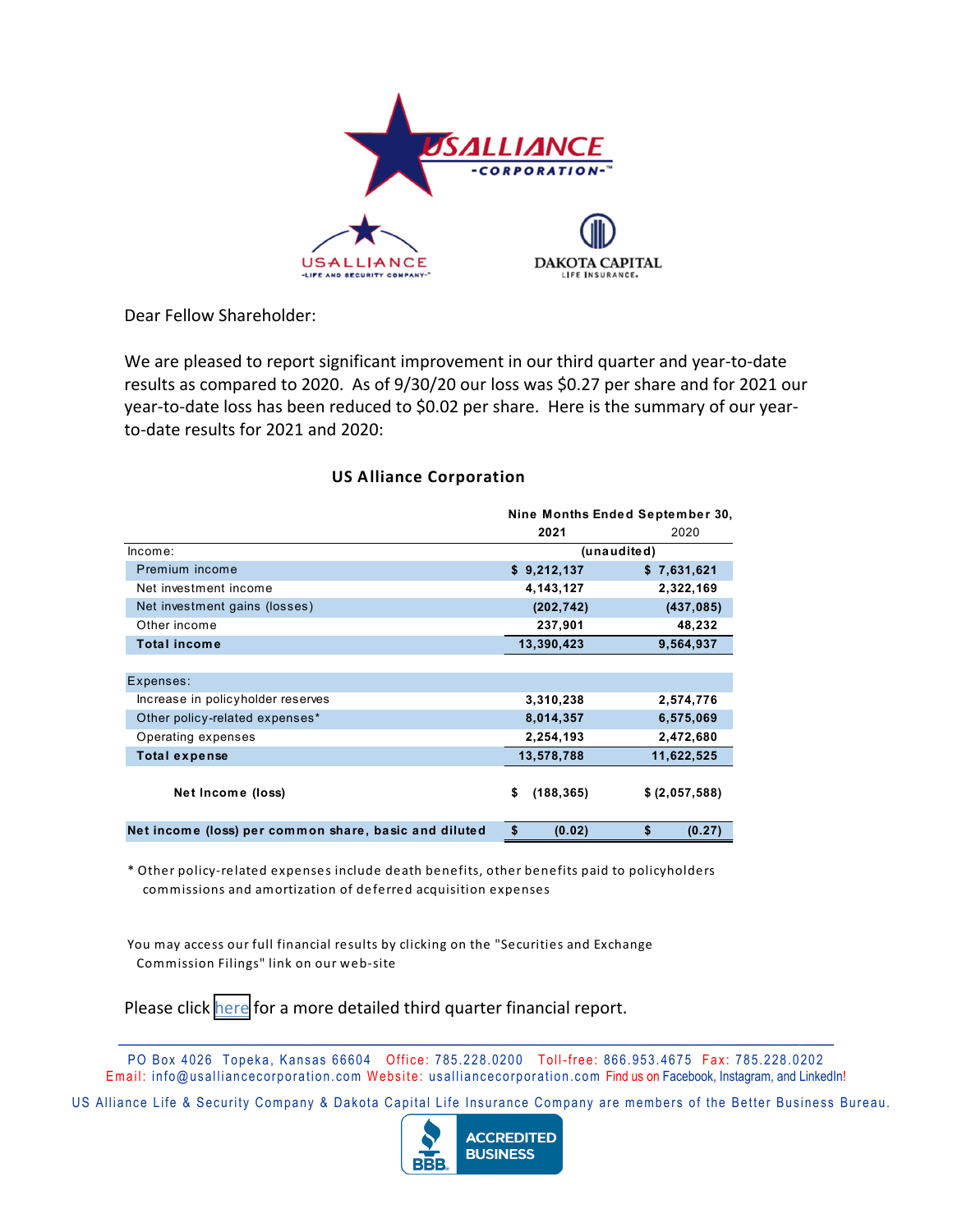Page 2 Fellow Shareholder November 2021

We are pleased our assets have increased from January 1 to September 30, 2021 from \$115,387,096 to \$119,810,827 or an increase of \$4,453,731 or 4%.

We are pleased our year-to-date premium income has increased from \$7,631,621 to \$9,212,137 or 21% and our investment income has increased from \$2,322,169 to \$4,143,127 or an increase of 78%.

We are also pleased our third quarter premium income increased from \$2,547,843 in 2020 to \$2,860,039 in 2021 or 12%, and our third quarter investment income increased from \$1,066,158 to \$1,511,555 or 42%.

Year-to-date our operating expenses have decreased 9% from the prior year even as our third quarter operating expenses increased 20% from 2020.

Not unexpected, our death claims year to date have increased from \$1,316,831 to \$1,702,615 or an increase of 29%. Also not unexpected, third quarter death claims increased from \$394,175 to \$600,819 or 52% increase.

Our policyholder benefits year to date have increased from \$3,949,421 to \$4,783,193 or 21% while third quarter policyholder benefits increased 4%. This expense increase reflects our growth in premium.

In 2020, our net loss was \$0.27 per share. Our year-to-date loss per share at the end of the third quarter is \$0.02.

As I have mentioned in my second quarter update, we have developed an internet and phone‐based product distribution capability, and, as we continue to evaluate this new "relationship" based strategy, we are hopeful this distribution method will be successful.

Our consultants are committed to build and maintain relationships with our 725 licensed, contracted producers, but it is a sea change in the way we have done business. We prefer the firm handshake, the warm smile, and being face‐to‐face. But that is not the reality of today.

While we are excited with organic premium growth of 21% over 2020, we are disappointed we have not been unable to acquire a block of business or another life company. The cost has been too high for our conservative, relationship‐based company.

We are laser focused on increasing premiums, acquiring assets, and building your company.